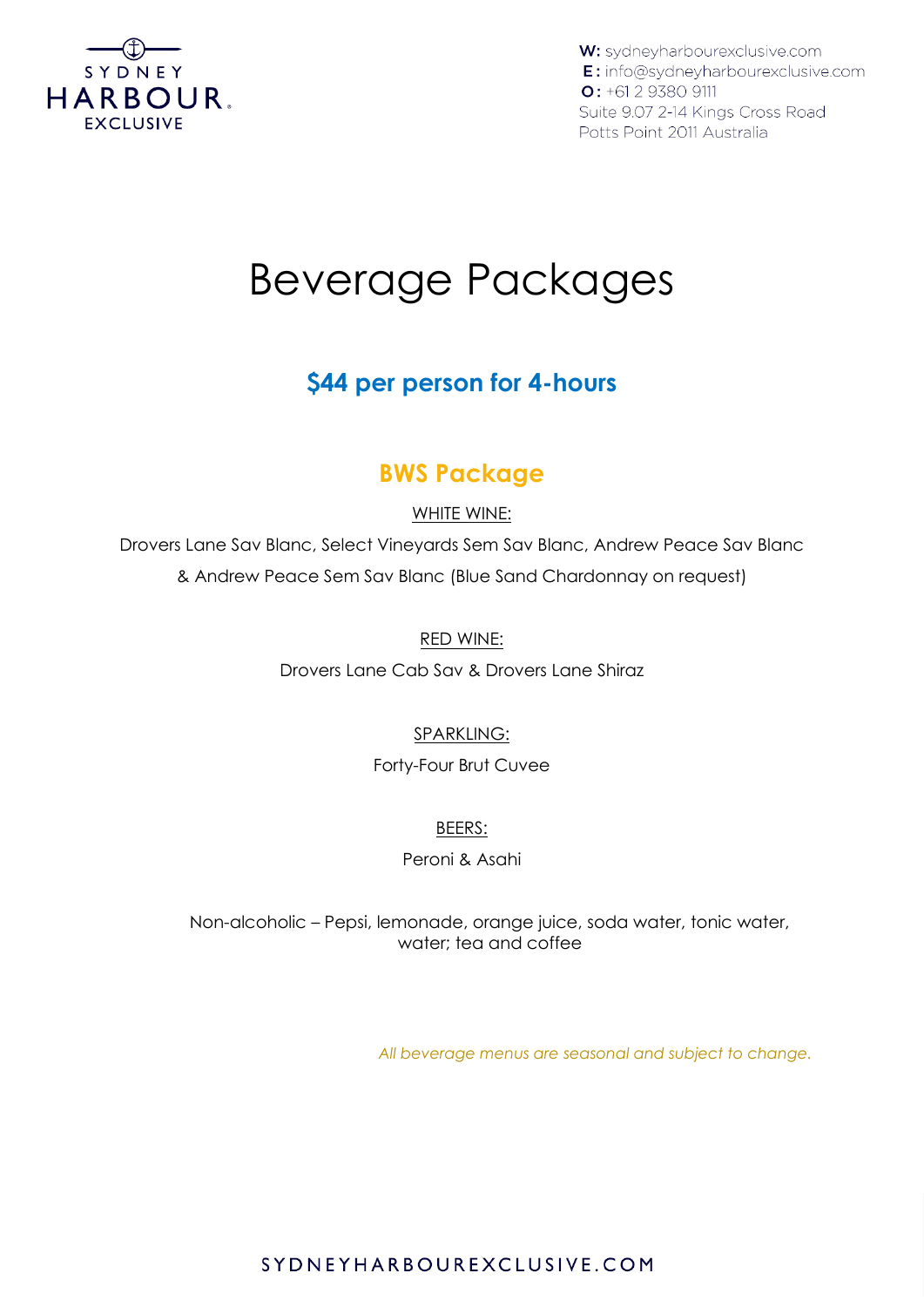

W: sydneyharbourexclusive.com E: info@sydneyharbourexclusive.com  $O: +61293809111$ Suite 9.07 2-14 Kings Cross Road Potts Point 2011 Australia

## **\$54 per person for 4-hours**

## **Open Bar with House Spirits**

BWS Package plus House spirits included

Vodka Vodka O

Rum Bundaberg Rum

Gin Prince Albert Gin

Scotch/Whiskey Black Douglas Scotch Whiskey

> Bourbon Cougar Bourbon

Non-alcoholic – Pepsi, lemonade, orange juice, soda water, tonic water, water; tea and coffee

*All beverage menus are seasonal and subject to change.* 

SYDNEYHARBOUREXCLUSIVE.COM